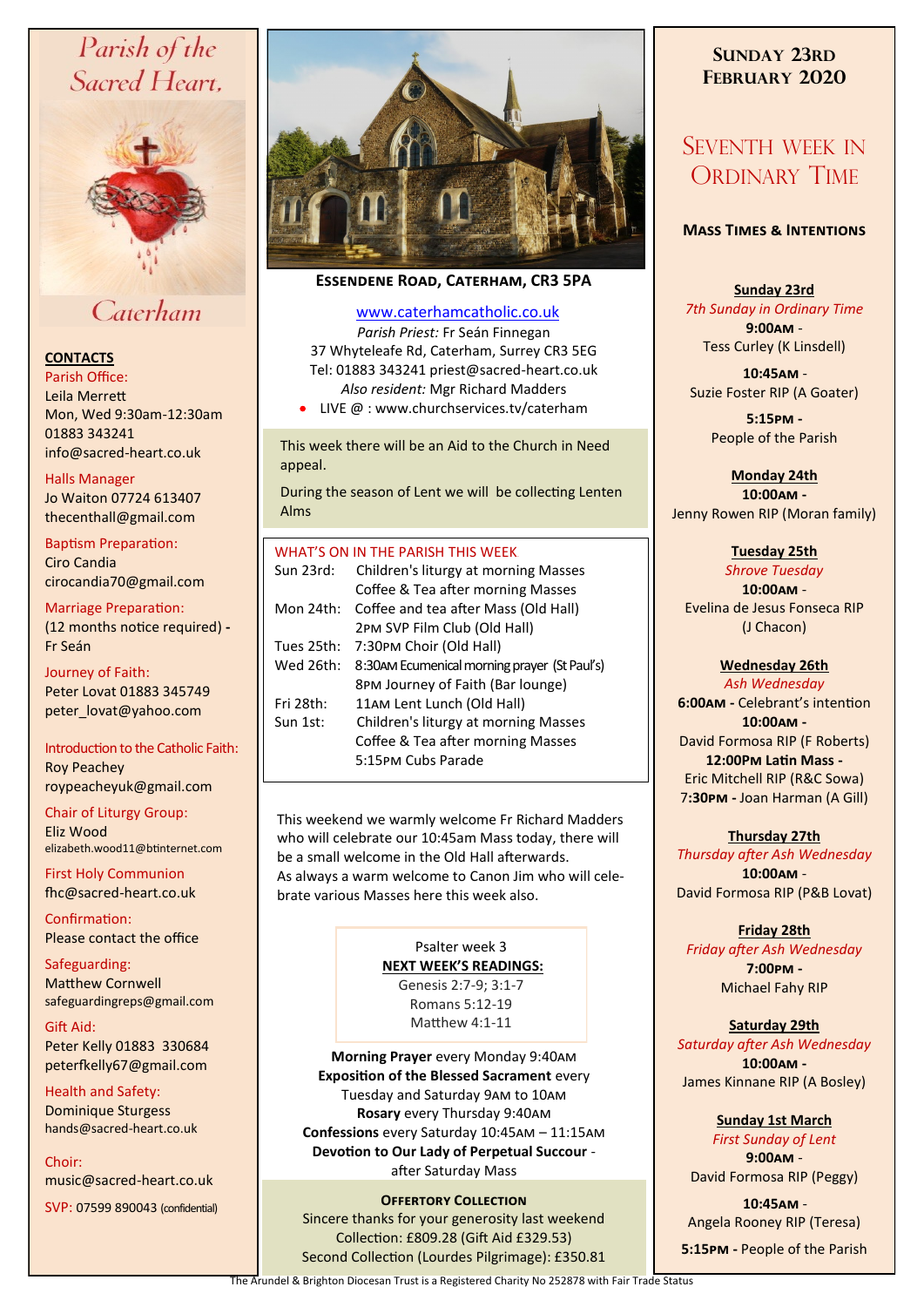

**S V P F i l m C l u b**

Monday 24th February, 2.00pm in the Old Hall. The newly-released 'Downton Abbey', will be our February film. If you enjoyed the TV series, this is definitely one for you! Come along and watch the family and staff of Downton prepare for a royal visit from the King and Queen of England.

## **J o u r n e y o f F a i t h**

This week is Ash Wednesday! There is no Journey of Faith meeting this week. Save the date! Saturday 4th April – day of renewal The day before Palm Sunday, and the day before the start of Holy Week – It's a good day to stop and prepare for the great feast of Easter! The theme of the day is the "Our Father"

# **H e l p n e e d e d**

Are you able to offer light cleaning services to a couple in our Parish? The couple require one hour in the morning Monday to Thursday only. Tasks include washing up of breakfast crockery, making the bed for the day and wiping of kitchen surfaces. Please contact the office for further details.

**G L O B A L H E A L I N G** Save on heating by making sue you have no drafts. Use drafter excluders and even turn down your thermostat

Please pray for the for a little boy in our Parish who has been diagnosed with leukaemia. Please also keep his parents in your prayers .

# **F a i r t r a d e F o r t n i g h t 2 0 2 0**

Date for Diary\* Fairtrade goods will be on sale in The Old Hall after each Mass on Sunday 1st March. Fairtrade Fortnight is an annual promotional campaign which happens once every year, organised and funded by the Fairtrade Foundation to increase awareness of Fairtrade

products. This year Fairtrade Fortnight takes place between the 24th February to the 8th March 2020. Fairtrade is an alternative approach to conventional trade and is based on a partnership between some of the most disadvantaged farmers and workers in developing countries and the people

who buy their products. When farmers and workers can sell on Fairtrade terms, it provides them with a better deal: an opportunity to improve their lives and plan for their future. Fairtrade offers consumers a powerful way to reduce poverty through everyday shopping.

# **S V P N a t i o n a l R a f f l e – T u r n i n g C o n c e r n i n t o A c t i o n**

Raffle tickets will be on sale after all Masses next Sunday 1st March, £1 each or £5 for a book of five tickets. This is an opportunity to support the work of the SVP, both nationally and locally. 20% of the proceeds are retained by our Conference to support our work here in the Parish.

1st Prize: £3000 2nd Prize: £2000 3rd Prize: £1000 (additional prizes: 10x£100, 10x£50) Please support us in offering help to the people who need it most.

#### **U n i q u e – U n d e r s t a n d i n g C h r o m o s o m e D i s o r d e r s**

Sacred Heart parishioner (and 9 AM Mass welcomer) Beverly Searle is CEO of the charity Unique – the rare chromosome disorder support group (www.rarechromo.org ). Unique has produced a short film for the very first Rare Film Festival to raise awareness of the challenges that families face when their child is born with a rare chromosome disorder but also the joys and love these children bring. The film has been shortlisted for the festival's 'People's Choice Award' and Beverly would be very grateful if you would please view the film and vote for it to help spread the word. Please go to

https://www.raredisease.org.uk/rarefilmfestival/peopleschoiceaward/ and scroll down the page to find the film and voting box. Voting closes at 12 noon on Friday 28th February. Many thanks for your help!



## **BARN DANCE IN AID OF C O A T ( C a t e r h a m O v e r s e a s A i d T r u s t )**

The Barn Dance in aid of COAT is here again! Come and enjoy an evening in the Centenary Hall. 7:15pm for 7:30pm on **Saturday 14th March.** 

Ploughman's supper and delicious homemade desserts.

Tickets: £12.50 concessions for families. For tickets: Ann 01883 624773 or Margaret 01883 380104





Т T I

Ţ Ţ

## **B a p t i s m**

Lilian Williams will be baptised next weekend Please keep them in your prayers.



**Your Prayers are requested for the following people who are ill or housebound**: Jane Hill; Jimmy Mullen; Eileen, Mel & Rose Lattimore; Bryan Smith; John Gilford; Tabitha Harrison; Joe Kelly; Charmaine Wise; Breda Sharpe; Richard Sowa; Val Williams; Emma Newton; Charley Lunn; Ursula Koh; Riche Ahearne; Enny Martin; Tony McCoy; Fr John Hartley; Yvonne Perera; Maribel Chambers, Patricia Howlett, Sue Myers, Gloria Conroy & Reef Albert.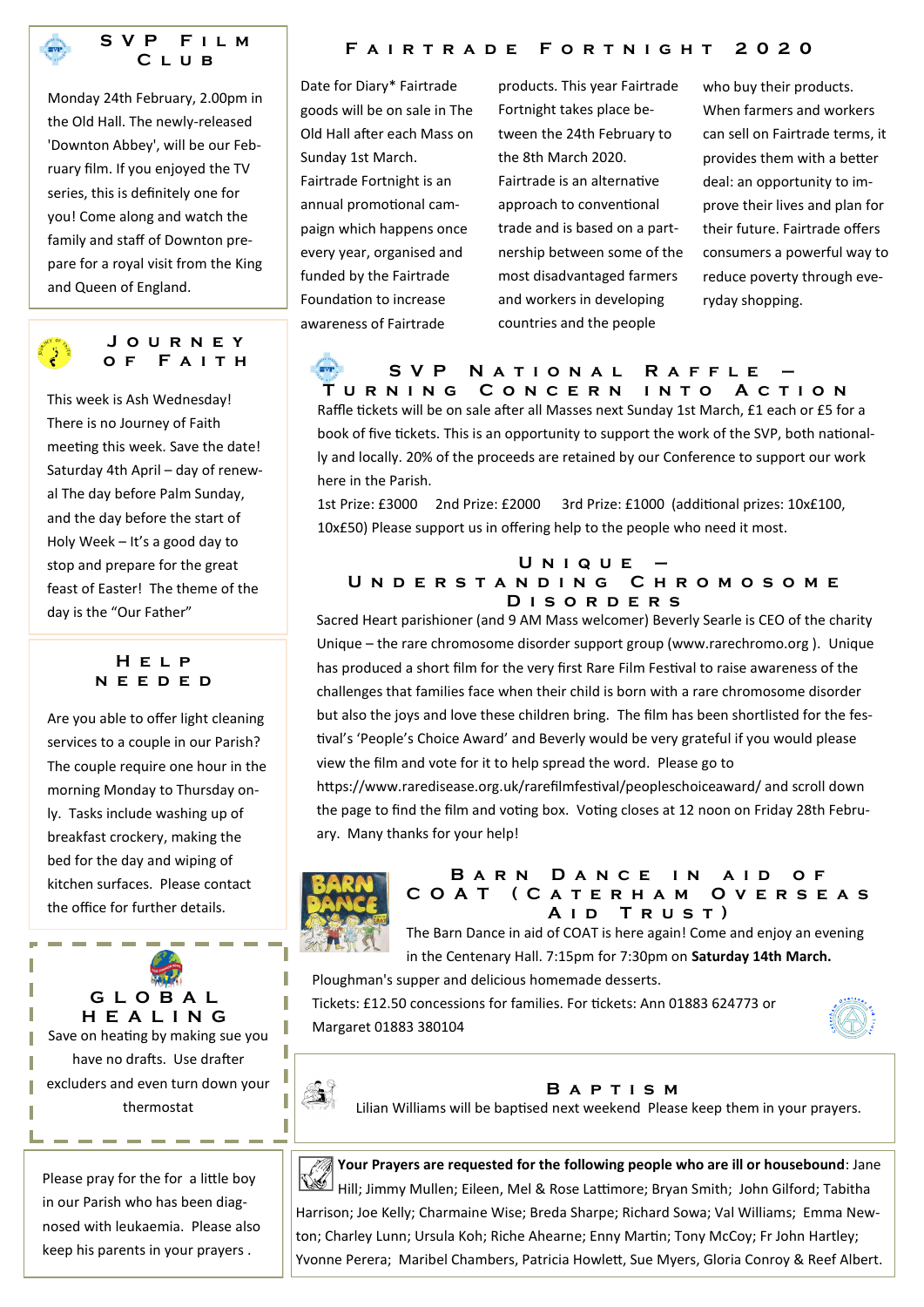# **P l a n t S a l e – S u n d a y 3 1 s t M a y**

There will be packets of flower seeds available in the porch after all Masses again this Sunday. Please take as many packets as you want and donate some of the plants for our Plant Sale this year. If you need any advice on planting these or any other seeds, please contact Moyra on 01883 342928. Good luck, happy gardening and do make a note of the date of our Plant Sale.

# **S i l e n t P r a y e r**

St Lawrence's Church every Wednesday from 7pm – 7:45pm

Each session will include a period of quiet music to settle down, a short teaching on Christian Meditation and then a 20 minute period of silence. The session will end with an opportunity to share or ask questions. No experience is necessary.

We follow the pattern suggested by Fr John Main of the World Community for Christian Meditation. There are usually about a dozen of us. More details from Fr Trevor and Laura Mapstone.

> **L e n t G r o u p s 2 0 2 0** *M a k e a n e ff o r t t h i s L e n t !* Come together to think and pray. Group meetings in Lent: Monday 10.40am, Old Hall Tuesday: 10.45am Old Hall Wednesday 1.30pm Old Hall Wednesday 8.pm Bar Lounge Thursday 11.00am URC Church, Caterham Valley Friday: 11am Lent Lunch, Old Hall Sunday 7.30pm Godstone

There are sign-up sheets in the church porch – (so the leader knows how many books they need) If you are unable to commit to one, because of shift work, come to whichever you can. (There is a list of contact numbers on the notice board in the porch). Alternatively, there are a selection of books available in the shop at only £1.50 or less with a short paragraph per day, for the children there are activity books and other activities. Or get together with friends and/or family for your own group, (or maybe just come to the weekly stations of the cross.)

#### **WEEK OF GUIDED PRAYER EPSOM & REDHILL D e a n e r y**

Sunday 15th - Friday 20th March 2020

This event is a valuable opportunity to explore different ways of praying in the midst of your daily life. A trained Prayer Guide will accompany you, listen, encourage and help you to explore ways to deepen your relationship with God through prayer. You can meet your Prayer Guide at St Michael's, Ashtead, or St Joseph's, Redhill, at a time of day that suits you or in your home if you are housebound. The Week begins with an Opening Service on Sunday 15th March and will conclude with a Closing Service on Friday 20th March. The closing date for bookings is Monday 24th February but no one will be turned away.

Booking forms are available at the back of the Church or you can email John Roberts, one of the co-ordinators,

johnandmau@yahoo.co.uk, for more information or visit www.jesuit.org.uk/tags/week-guided-prayer.

#### Envelope Collection – advance notice

To all Gift Aid donors (both weekly envelopes and standing order). Your new envelopes for the next tax year will be available for collection at all Masses on Sunday March 8th. Please pick them up from the table in the porch.

#### New Gift Aid members

If you pay income tax and are not signed up to our Gift Aid scheme, please consider joining. It means that we can claim back an extra 25p from HMRC for every £1 you give – a big boost for the Parish finances. Forms are available in the little Gift Aid box on the table by the Newsletters in the porch. Peter Kelly, our Gift Aid Organiser, will also have the forms with him at all Masses on Sunday March 8th if you have any questions.

#### Standing Order donors

If you give by standing order, as part of your spring-clean of your finances, you may want to review your standing order to the Parish. Some have not changed since 2000 or before. If you use Internet banking then changing your standing order is easy via that route. Or Standing Order Mandate forms are available in the little Gift Aid box in the porch.

#### Weekly donors

If you're finding that rootling round for your Gift Aid envelope and cash each week is a bind, you may want to change to giving by standing order. Setting one up is easy, either through Internet banking (the Parish bank account details are available from the Gift Aid Organiser at peterfkelly67@gmail.com ) or by completing a Standing Order Mandate form – available in the little Gift Aid box in the porch.

**GIFT AID**